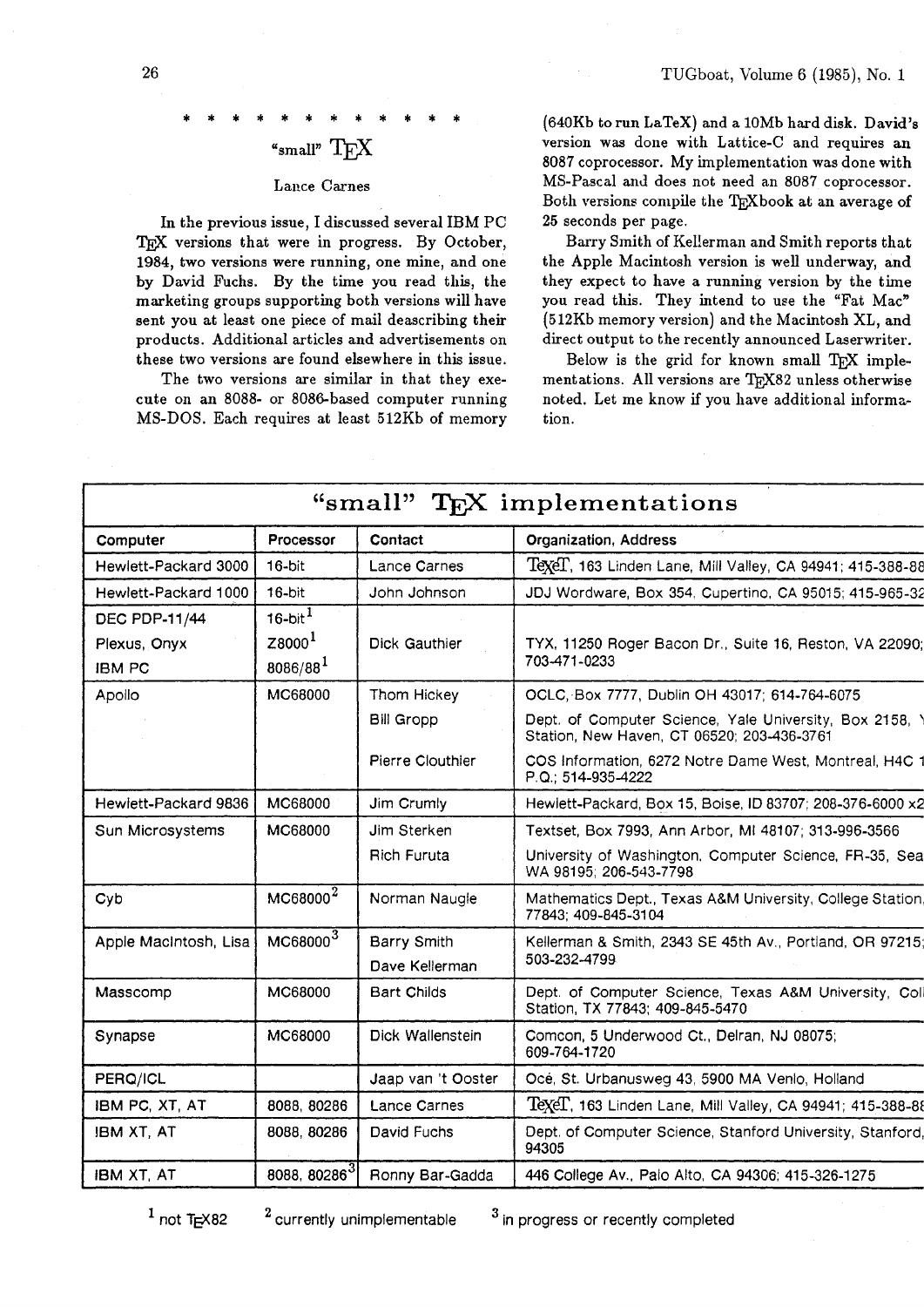## 'QiJ **Now on** Microcomputers

At the January meeting of AMS, Addison-Wesley Publishing Company demonstrated a full implementation of TFX82 for the IBM  $PC/XT$ , or IBM  $PC$ with hard disk. This implementation, called Micro- $T_F X^{TM}$ , was developed by David Fuchs, who had to work quite a few tricks to shoehorn the system into the PC/XT and then to achieve high performance. The MicroTFX package also includes Addison-Wesley's driver for IBM and Epson dot matrix printers (IBM Graphics and Matrix, Epson MX-, RX-, and FX-80 and 100).

MicroTFX is an exact translation of TFX82. David first wrote a translator to convert Pascal code to C, added overlay facilities to allow TEX to operate effectively with its fonts in 512K of memory, and then compiled this program for an MS-DOS environment. In the process, David had to work around the limitations, for his purposes, of the best available C compiler. Among other things, he rewrote its math,  $I/O$ , and memory management runtimes, plus a post-compiler code optimizer and FMT file preloader.

The resulting MicroTFX includes all the commands of TFX and plain TFX, as well as all the fonts of plain TEX. Since MicroTEX is TEX, it produces **.DVI** fllea identical to those produced by any implementation of TEX82. As proof, MicroTEX-generated files that were printed locally by Addison-Wesley on an Epaon printer were sent to Textset, Inc., in Ann Arbor, Michigan, and printed without a hitch on their QMS laser printer and APS5 phototypesetter.

MicroTEX runs under DOS 2.1 and requires 512K of memory, much of which is required to hold macros; the 8087 co-processor is not required. With this configuration, it has been timed to process *The*   $TrX$ book in 3 hours 37 minutes, or 26.4 seconds per page for difficult and dense text. This speed is more than acceptable for most purposes, and even compares favorably with processing times on larger machines in actual timeshared environments. For less dense text, you can decrease the processing time to under 20 seconds.

When running TEX, you will get the  $u***$ prompt 12 seconds after you invoke TFX on the XT. This is a fully pre-loaded "plain TFX." In the  $512K$ of memory, you have a 30,000 word "mem" array, and a 20,000 word "font" array; 640K will make those arrays 60,000 and 22,000 words, respectively. All other arrays are full-size, even in **512K;** that is, the arrays are the same size **as** on mainframe and minicomputer implementations of TFX. All data for T<sub>RX</sub> are kept in RAM; overlays are used only for infrequently used code, to minimize the cost of these overlays.

The 16 plain TFX typefaces included in the MicroTFX package are each provided at 2 dot densities, 240 dpi and 120 dpi, and each of these 32 densities, in turn, is provided at 6 magsteps: 1200, 1315, 1440,1728,2074, and 2488 for the 240 dpi fonts, and 600,657, 720,864,1037, and 1244 for 120 dpi. The complete MicroTFX package, including  $TFX$ , fonts, and system utilities, resides in 4 megabytes of hard disk space. The package is installed from 8 floppy disks by an installation program.

When running Addison- Wesley's driver to print a **.DVI** file, the user can specify values for numerous processing and printing options. These options include: print quality, magstep, horizontal and verticd offsets, level of error analysis to display on the screen, where to find font files, and which pages or portions of pages in the file to process. The **val**ues hold only for that run of the driver program; the program uses default values for any options not specified. Addison-Wesley's configuration program allows the user to set values for all but one of these options, and thereby make them the new default values.

The user can select from 5 levels of print quality and can also specify the definitions of any or all print quality levels. **A** draft quality level provides a very readable output of a **.DVI** file at almost the normal speed of the dot matrix printer; highest resolution print quality takes longer, because it requires more passes of the printer, but the results are well worth it. The user may also choose to process only a portion of a .DVI file and can specify the starting position of the starting page, and the ending position of the ending page.

The MicroTFX package includes several other programs. PXL-EPF converts font files from a pixel format to a column-oriented format more useful to Epson type printers. Another program expands font files that had been stored in compressed form on the floppy disks; the program then erases the compressed font file from the hard disk, to reclaim storage space. The installation program transfers Micro- 'QX, the font **Ales** and the other programs in the package to the hard disk; it then invokes the pro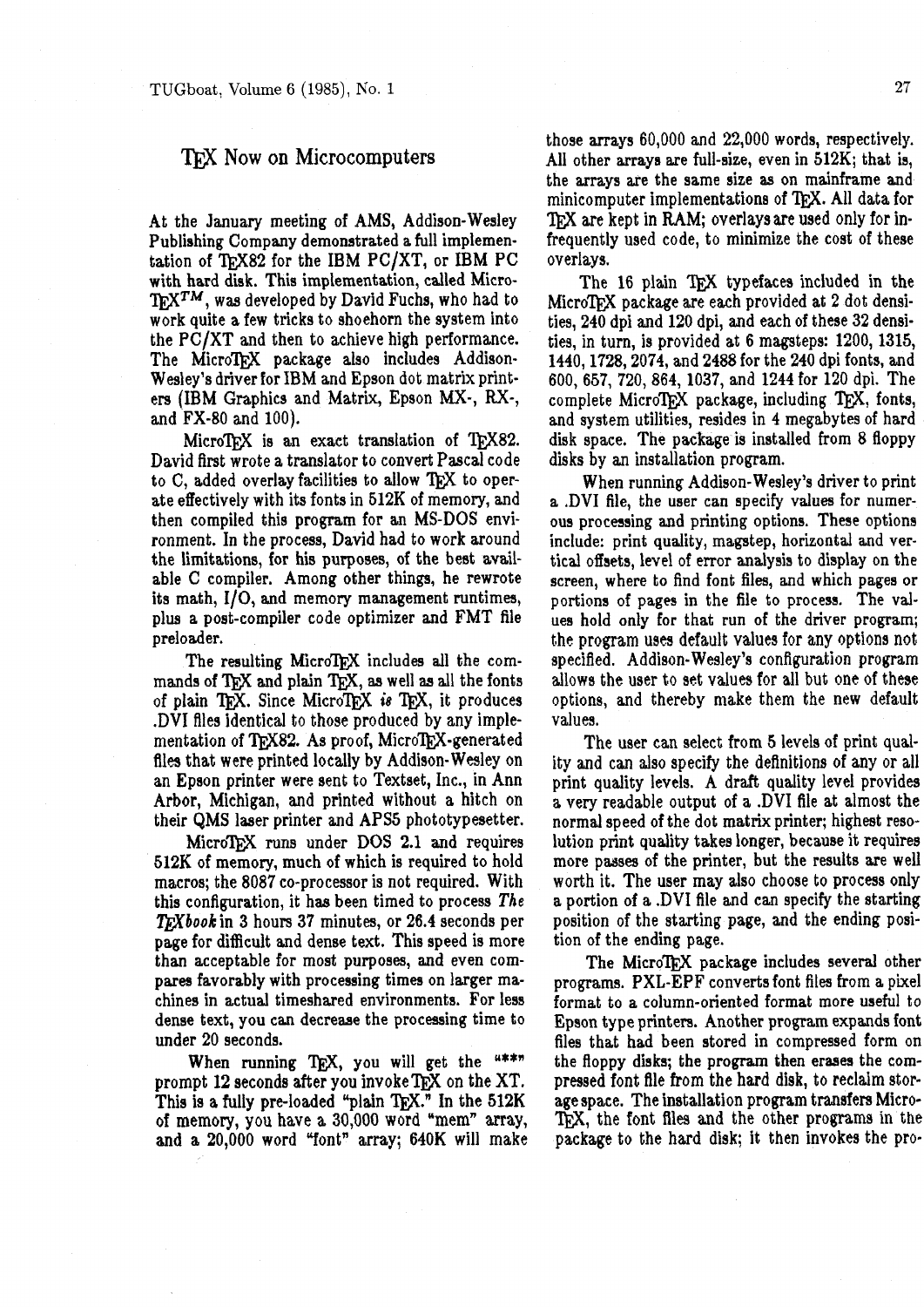gram to expand the font files.

Addison-Wesley also expects to have a version of MicroTFX for the IBM PC/AT available soon. Enhancements to the package, such as IATFX, the availability of additional drivers, and the publication of related software and books will be announced at appropriate times in the coming months. Addison-Wesley welcomes suggestions from TUG members on what is needed to make TFX even more useful and broadly available, particularly in the microcomputer environment, and welcomes discussion with you on work you may be doing in this area yourself. Contact Addison- Wesley Publishing Company, Reading, MA 01867. 617-944-3700, extension 2677.

(NOTE: This article **was** printed, on an Epson FX-80 printer, at 240 by 216 dpi.)

### PC T<sub>E</sub>X

Lance Carnes Personal TFX, Inc.

Having successfully ported TFX to the HP3000, I wanted to bring it to a wider market. Last summer, I formed a business with Scott Guthery and Michael Ballantyne, two TEX users from Austin, Texas, to bring up TFX on the IBM PC.

I started the project in September, 1984. Getting a version running on the PC, however, was not so simple a matter as merely compiling the TEX .PAS source from TANGLE. The Microsoft Pascal compiler (version 3.20) would not compile the "vanilla" Pascal code as written, and I had to create a translation program to modify the code so that it would compile cleanly, let alone run. By October, I had a version of TFX running that could at least completely process Don Knuth's TRIP test, though not correctly. (I have since eliminated the eight or ten minor problems.)

This first, inefficient version of PCTFX ran agonizingly slowly, taking 40 to 60 seconds to compile each page of a document. I recognized that not only would I have to eliminate the TRIP bugs, I must optimize the run-time performance.

I spent the next months debugging and optimizing. I was able to make use of much of the considerable amount of data I had amassed about my HP3000 version of  $T_{E}X$ , particularly run-time characteristics. Since  $T_{F}X$  is not optimized for Since T<sub>F</sub>X is not optimized for particular machines, I was not surprised to find

that a majority of the program's execution time on the PC was spent in file  $I/O$ , memory management, and in the modules identified as "inner loop" in the index of the TFX82 Manual.

I was able to improve file  $I/O$  performance through direct DOS calls rather than using the Microsoft Pascal run-time package. This speeded things by 10 to 15%. For example, one improvement was in the way TFX reads source input files. In the original code, these fles are read one character at a time. The optimization consisted of reading the file in large blocks and de-blocking these into records by dedicated routines.

The most significant problem in optimizing memory management appeared in addressing the two arrays most often used by TFX, mem and  $font\_info$ . In most implementations of TFX, these arrays are assigned storage greater than 64K. (mem is usually allotted 120 to 240K, and font-info 80 to 120.) However, Microsoft Pascal (in common with most other compilers for the PC) cannot address arrays larger than 64K. To properly implement on the PC, I had to devise methods of getting around the 64K limitation. This I did by judicious use of segmented pointer types and by writing efficient machine-level address calculation routines. These memory management optimizations speed up run time by 16 to 20%.

Other miscellaneous optimizations included replacing unnecessary division and multiplication op erations with other implementation-dependent operations, and changing data types to those more efficient for the particular machine. Each reduced run time by a few percent.

My last step was to eliminate the final few remaining bugs. As an interesting sidelight, during the entire development period, I discovered only one bug in the Microsoft Pascal compiler (32-bit integer division).

PCTFX is now a completed product. It compiles the TFX book at an average rate of 25 seconds per page. We timed it on an IBM PC/XT with  $512K$  memory (without an 8087 coprocessor). It should run three times as fast on an AT, that is, about eight seconds per page.

During the time that I was writing Pascal code, and learning all about the 8088 processor and MS-DOS, my partners and I met frequently to discuss marketing and distributing PC T<sub>F</sub>X. Dana Ballantyne, Michael's brother, brought his business expertise to the company, joining us as a partner in December.

Personal TFX, Inc., offers a full implementation of the TFX document compiler. PC TFX includes